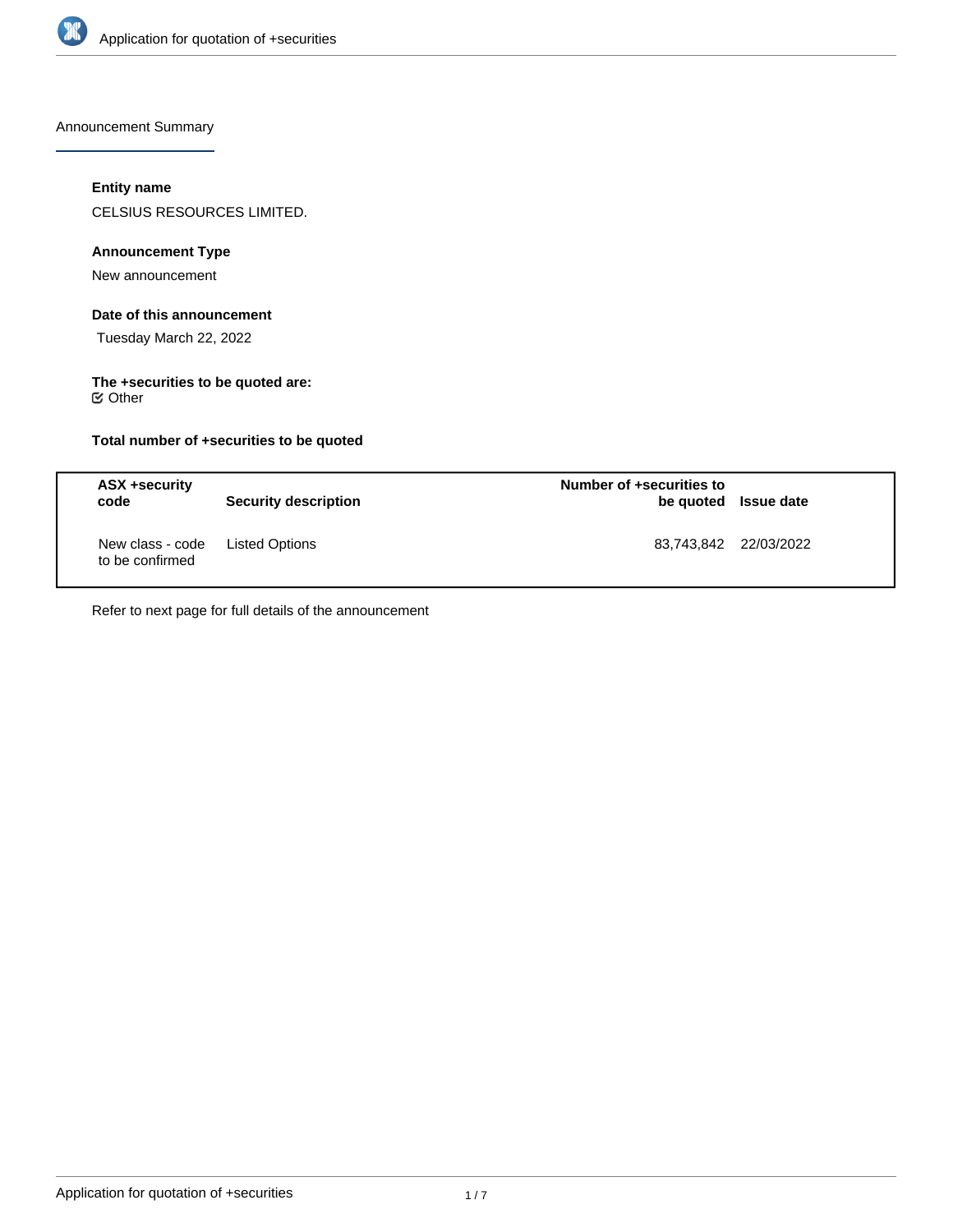

Part 1 - Entity and announcement details

# **1.1 Name of entity**

CELSIUS RESOURCES LIMITED.

We (the entity named above) apply for +quotation of the following +securities and agree to the matters set out in Appendix 2A of the ASX Listing Rules.

**1.2 Registered number type** ACN

**Registration number** 009162949

**1.3 ASX issuer code**

CLA

**1.4 The announcement is**

New announcement

### **1.5 Date of this announcement**

22/3/2022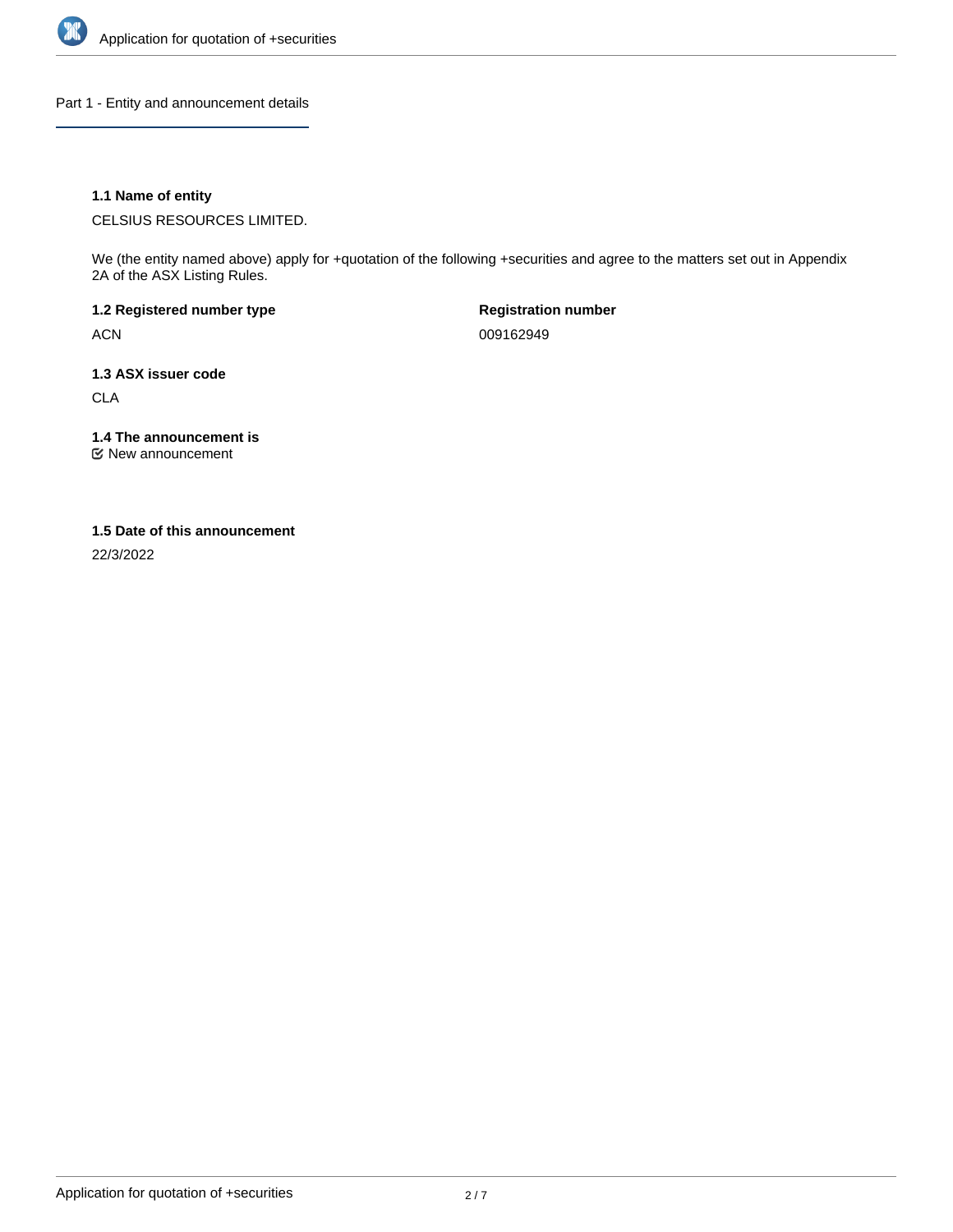

# Part 2 - Type of Issue

#### **2.1 The +securities to be quoted are:**

Other

# **2.2 The +securities to be quoted are:**

New +securities in a class that is not yet quoted on ASX ("new class")

**2.3c Have these +securities been offered under a +disclosure document or +PDS?** Yes

**2.3c.1 Date of +disclosure document or +PDS?**

18/3/2022

**2.3d Please provide any further information needed to understand the circumstances in which you are applying to have these +securities quoted on ASX, including why the issue of the +securities has not been previously announced to the market in an Appendix 3B**

Refer to Appendix 3B lodged on 18 March 2022 : [https://cdn-api.markitdigital.com/apiman-gateway/ASX/asx-research/1.0/](https://cdn-api.markitdigital.com/apiman-gateway/ASX/asx-research/1.0/file/2924-02500927-6A1082571?access_token=83ff96335c2d45a094df02a206a39ff4) [file/2924-02500927-6A1082571?access\\_token=83ff96335c2d45a094df02a206a39ff4](https://cdn-api.markitdigital.com/apiman-gateway/ASX/asx-research/1.0/file/2924-02500927-6A1082571?access_token=83ff96335c2d45a094df02a206a39ff4)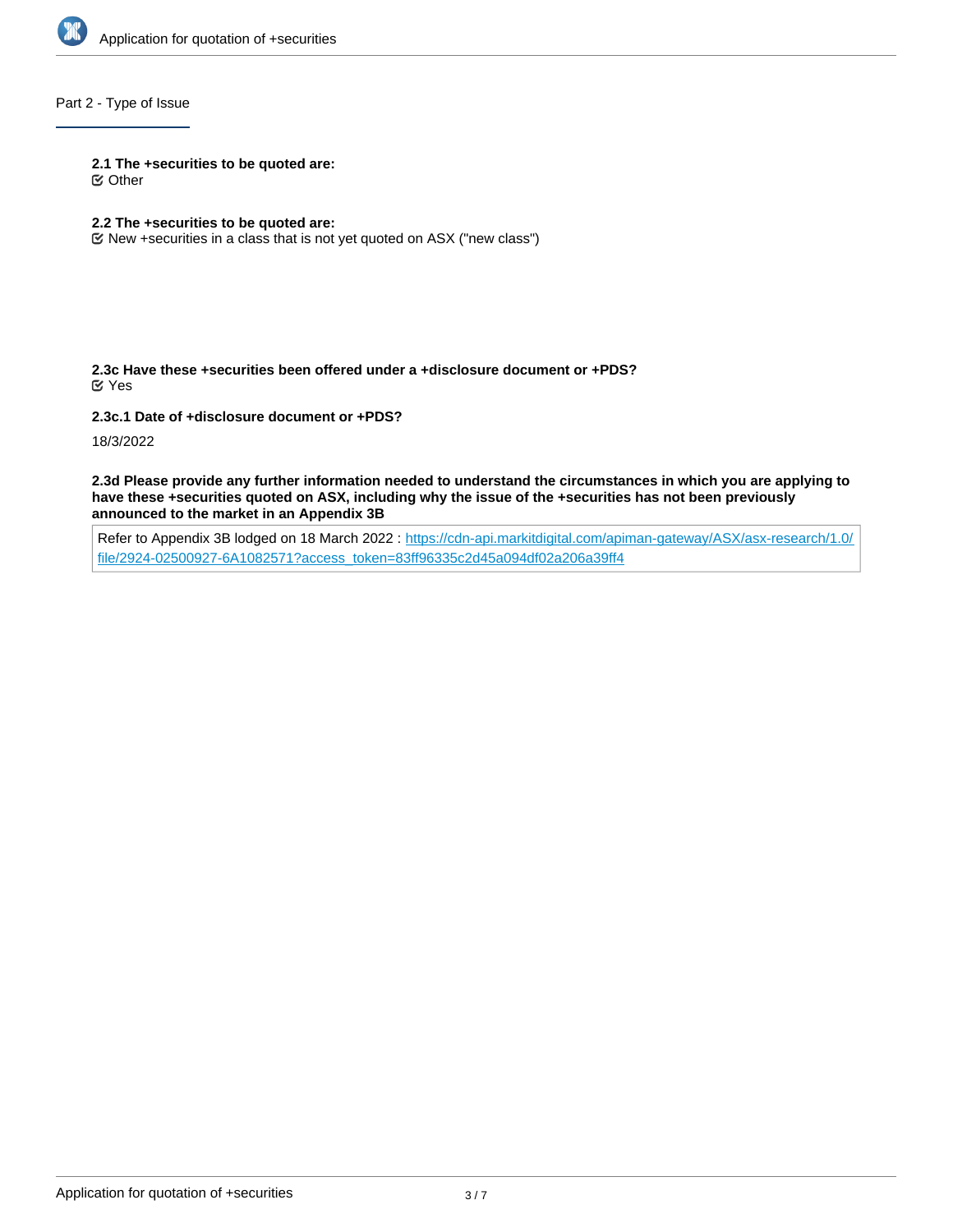

Part 3C - number and type of +securities to be quoted (new class) where issue has not previously been notified to ASX in an Appendix

#### 3B

|                                  | +Security description |  |
|----------------------------------|-----------------------|--|
| New class - code to be confirmed | <b>Listed Options</b> |  |
| +Security type                   | <b>ISIN code</b>      |  |
| Options                          |                       |  |
| <b>Issue date</b>                |                       |  |
| 22/3/2022                        |                       |  |

**Have you received confirmation from ASX that the terms of the +securities are appropriate and equitable under listing rule 6.1?** No

# Distribution Schedule

**Provide a distribution schedule for the new +securities according to the categories set out in the left hand column including the number of recipients and the total percentage of the new +securities held by the recipients in each category.**

| Number of +securities held | <b>Number of holders</b> | Total percentage of +securities held<br>For example, to enter a value of 50%<br>please input as 50.00 |
|----------------------------|--------------------------|-------------------------------------------------------------------------------------------------------|
| $1 - 1,000$                | 0                        | 0.00%                                                                                                 |
| $1,001 - 5,000$            | 0                        | 0.00%                                                                                                 |
| $5,001 - 10,000$           | 0                        | 0.00%                                                                                                 |
| 10,001 - 100,000           | 21                       | 1.30 %                                                                                                |
| 100,001 and over           | 97                       | 98.70 %                                                                                               |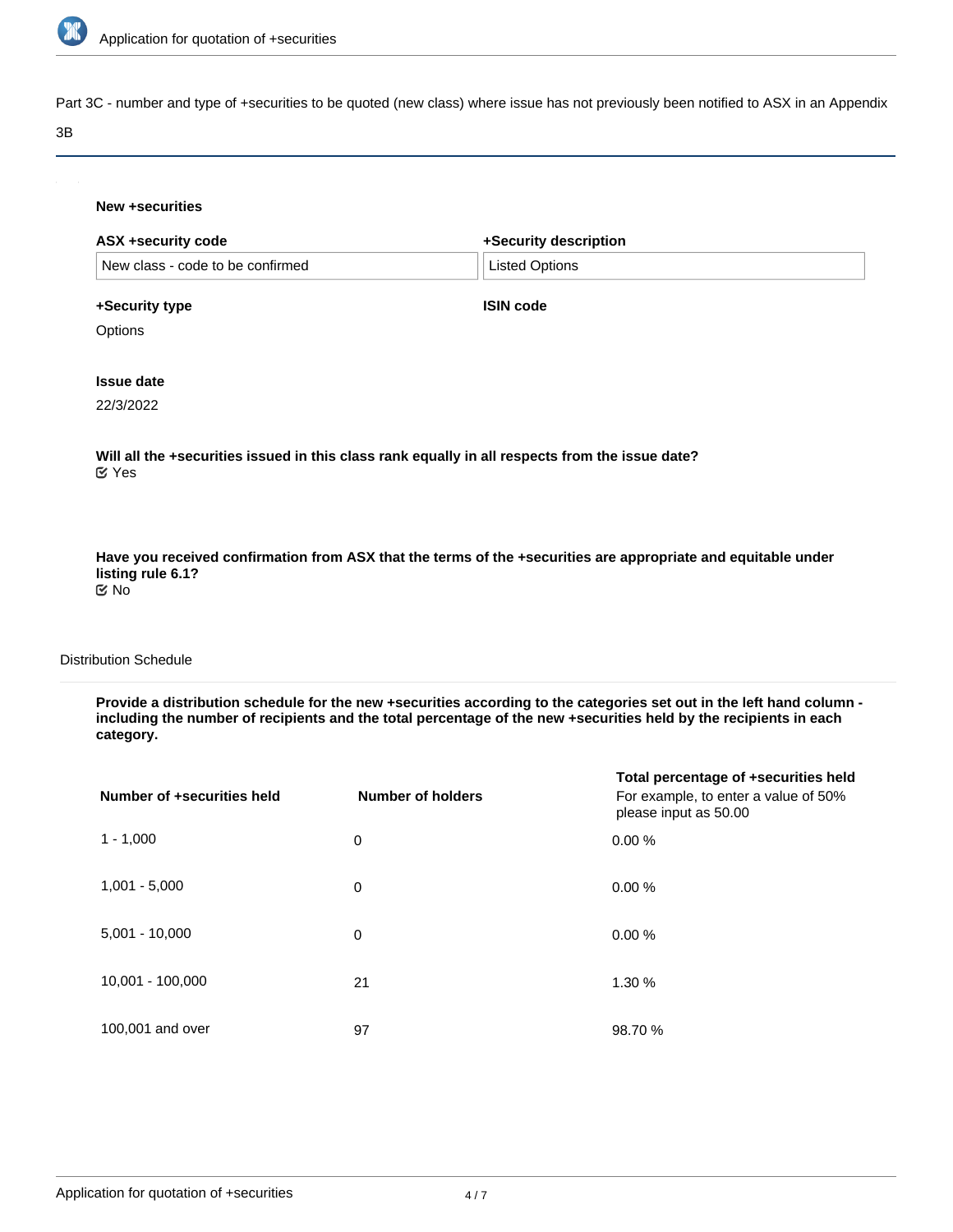

#### Options Details

**+Security currency**

AUD - Australian Dollar

**Exercise price** AUD 0.04000000 **Expiry date** 22/3/2024

**Details of the type of +security that will be issued if an option is exercised**

CLA : ORDINARY FULLY PAID

### **Number of +securities that will be issued if an option is exercised**

One fully paid ordinary share

**Please provide a URL link for a document lodged with ASX setting out the material terms of the +securities to be quoted or provide the information by separate announcement.**

[https://cdn-api.markitdigital.com/apiman-gateway/ASX/asx-research/1.0/file/2924-02500858-6A1082540?access\\_token=8](https://cdn-api.markitdigital.com/apiman-gateway/ASX/asx-research/1.0/file/2924-02500858-6A1082540?access_token=83ff96335c2d45a094df02a206a39ff4) [3ff96335c2d45a094df02a206a39ff4](https://cdn-api.markitdigital.com/apiman-gateway/ASX/asx-research/1.0/file/2924-02500858-6A1082540?access_token=83ff96335c2d45a094df02a206a39ff4)

Issue details

### **Number of +securities to be quoted**

83,743,842

### **Are the +securities being issued for a cash consideration?**

No

### **Please describe the consideration being provided for the +securities**

The issue of 83,743,842 options are two-for-one free attaching options for the recent placement on 10 March 2022.

# **Please provide an estimate (in AUD) of the value of the consideration being provided per +security for the +securities to be quoted**

0.000010

### **Any other information the entity wishes to provide about the +securities to be quoted**

### **The purpose(s) for which the entity is issuing the securities**

**Other** 

### **Please provide additional details**

The issue of 83,743,842 options are two-for-one free attaching options for the recent placement on 10 March 2022.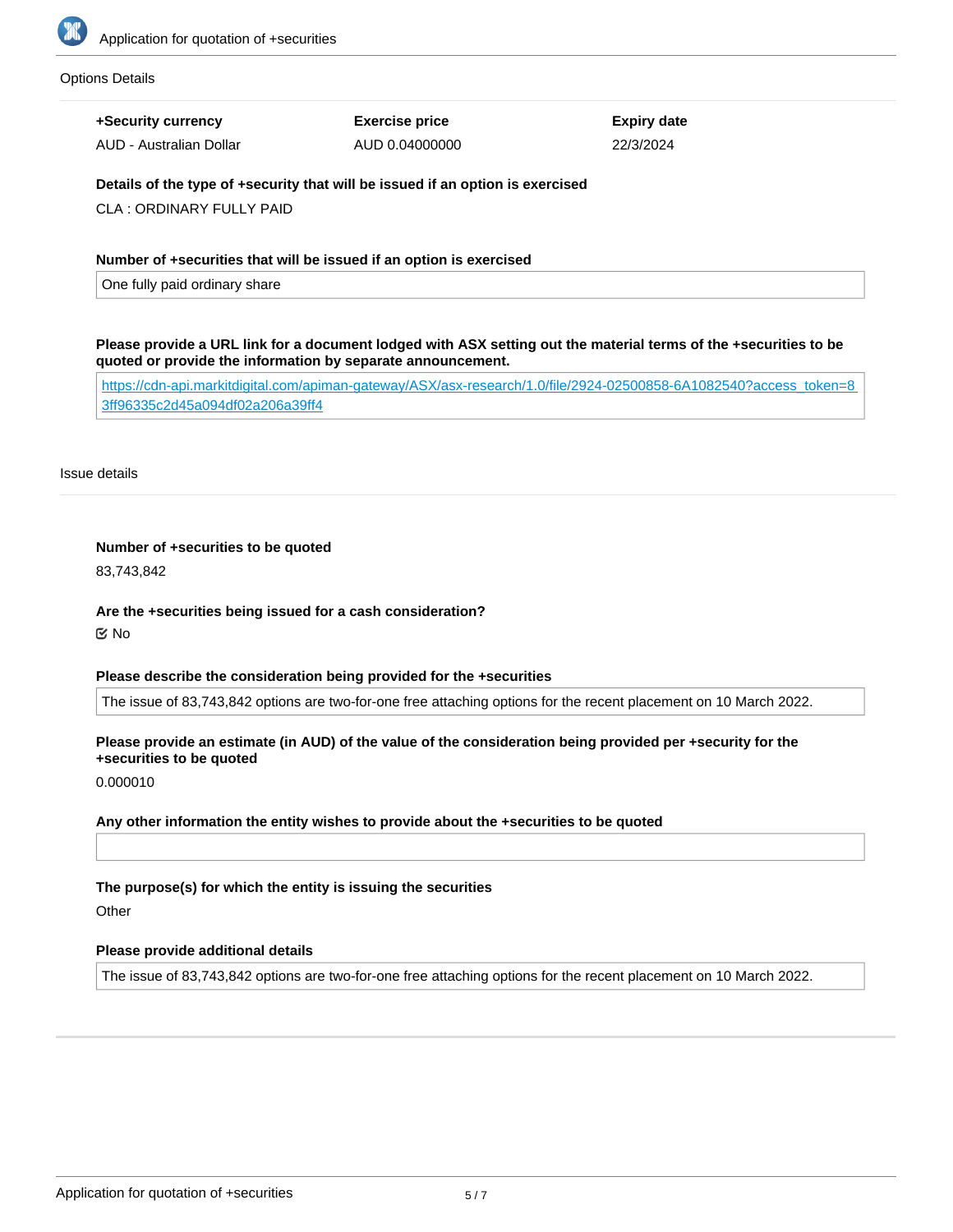

Part 4 - Issued capital following quotation

**Following the quotation of the +securities the subject of this application, the issued capital of the entity will comprise:**

**(A discrepancy in these figures compared to your own may be due to a matter of timing if there is more than one application for quotation/issuance currently with ASX for processing.)**

**4.1 Quoted +securities (total number of each +class of +securities quoted on ASX following the +quotation of the +securities subject of this application)**

| ASX +security code and description                | <b>Total number of</b><br>+securities on issue |
|---------------------------------------------------|------------------------------------------------|
| <b>CLA: ORDINARY FULLY PAID</b>                   | 1,221,465,768                                  |
| New class - code to be confirmed : Listed Options | 83.743.842                                     |

**4.2 Unquoted +securities (total number of each +class of +securities issued but not quoted on ASX)**

| ASX +security code and description            | Total number of<br>+securities on issue |
|-----------------------------------------------|-----------------------------------------|
| CLAAC: OPTION EXPIRING 04-AUG-2023 EX \$0.012 | 50,000,000                              |
| CLAAD: PERFORMANCE RIGHTS MILESTONE 4         | 4,400,000                               |
| CLAAG: PERFORMANCE RIGHTS MILESTONE 2         | 3,600,000                               |
| CLAAH: PERFORMANCE RIGHTS MILESTONE 3         | 5,400,000                               |